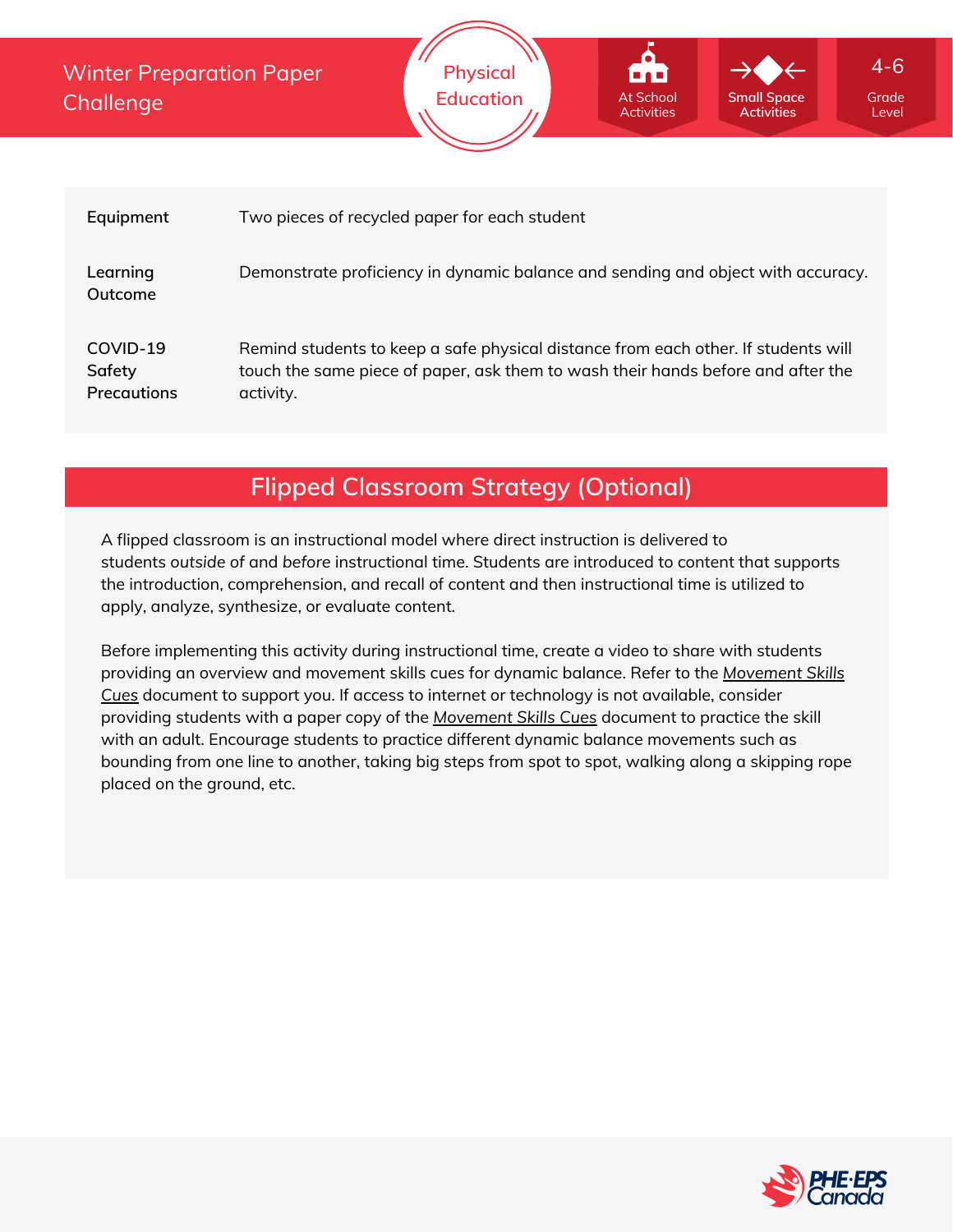# **Activity Description**

If utilizing a flipped classroom approach, remind students to apply the cues they learned or reviewed in the video or document. If not utilizing a flipped classroom approach, review the movement skills cues for dynamic balance. Encourage students to find a safe place away from others and practice different dynamic balance movements such as taking big steps from tile to tile on the floor or walking along a line on the floor.

Provide each student with two pieces of recycled paper. Invite students to put the paper on the floor and place one foot on each paper imagining they are putting on skates – don't forget to put on an (imaginary) helmet too! Students move around the space while sliding with their feet on the paper. Ask students to identify activities in which people participate while on skates and imitate the appropriate movements (e.g., figure skating, speed skating, hockey, ringette, etc.). Skate at high and low levels, wide and narrow, and in straight, curved, and zig zag pathways. Ask students about how they could place their body and papers in a way that reflects playing Para Hockey. Their papers become a Para Hockey sled as they work to move around the space.

As a large group, review the movement skill of overhand throwing. Refer to the *[Movement](https://phecanada.ca/sites/default/files/content/docs/Home%20Learning%20Resource/Movement%20Cues/Movement%20Skills%20Cues%201.pdf) Skills Cues* document to support you. Crumple the skates into snowballs, and challenging students to throw and catch one snowball, then juggle two snowballs, then throw and catch with a partner. Students could also write something on their snowball related to winter (a winter word, a question about winter, etc.), then have a "snowball fight", where students throw the crumpled pages at targets on the wall for 15 seconds. Each student would then pick up a new snowball, uncrumple it, and add to the content (another winter word, an answer to the question). Repeat!

# **Physical Education Competencies Reflection Questions**



### **MOVE**

**Develop psychomotor skills, tactics, and strategies that facilitate a variety of physical activities across diverse environments.**

## **THINK**

**Develop cognitive skills and strategies for a variety of movement contexts that facilitate critical thinking, decision making, and problem solving.**

**Develop affective skills and strategies that facilitate healthy and safe**



### **relationships with themselves, with others, and with their environment.**

**FEEL**

**ACT**

**Practice behaviour skills and strategies that facilitate movement competence and confidence.**



Reflection is important to support learning during physical education. Consider asking students the reflection questions below and discuss the answers together.

- *What different parts of your body did you use as you were skating around the room?*
- *What movement was easier – skating with the paper on your feet or skating with the paper as a Para Hockey sled? Why?*



Level

4-6

**Small Space Activities**

At School **Activities**